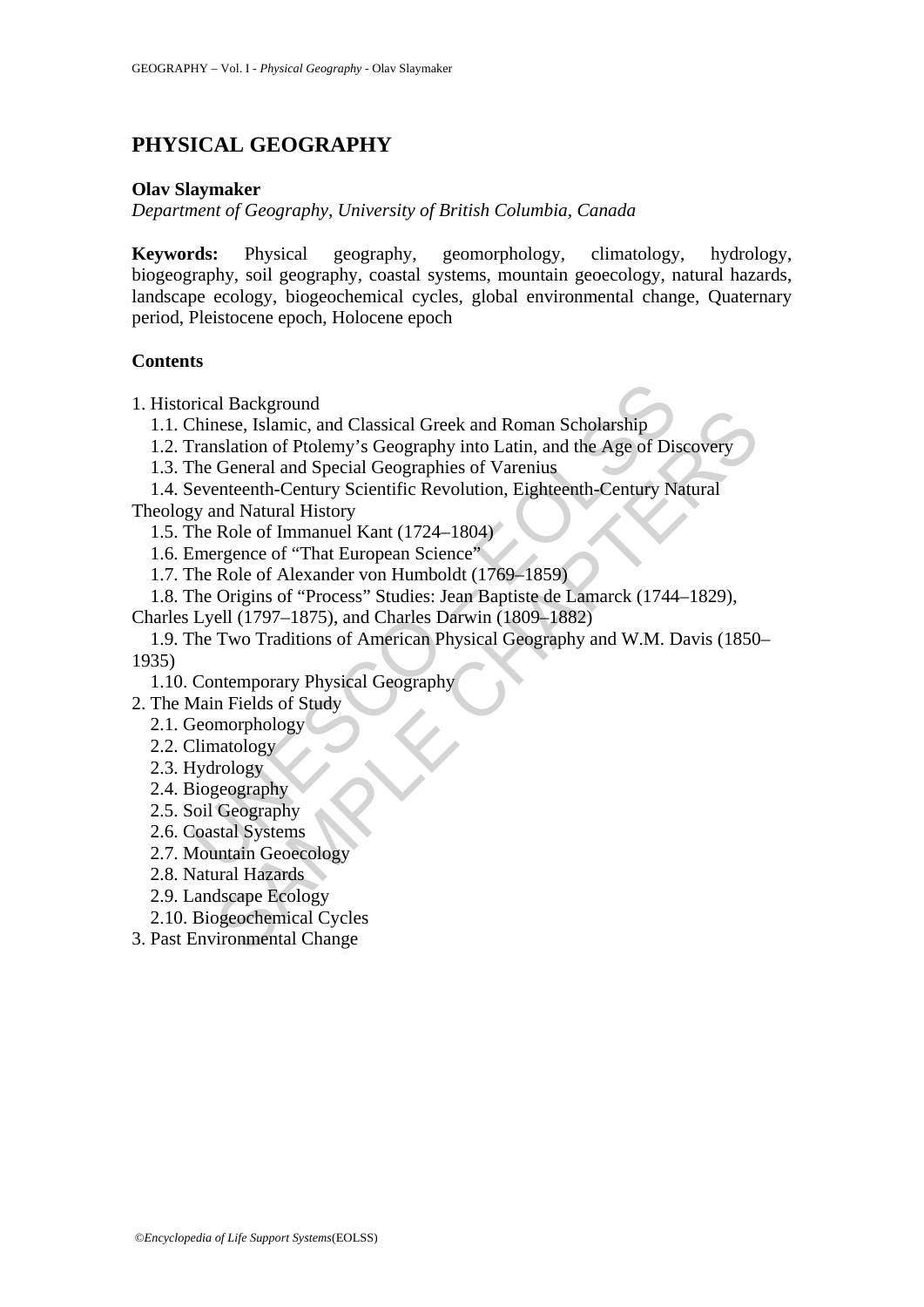- 3.1. Natural Archives and Proxy Data
- 3.2. Historical Sketch of Data Sources
- 3.3. Cryosphere
- 3.4. Hydrosphere
- 3.5. Lithosphere
- 3.6. Biosphere
- 3.7. Anthroposphere
- 3.8. The Quaternary Period
- 3.9. The Pleistocene Epoch
- 3.10. The Holocene Epoch
- 4. Global Environmental Change
	- 4.1. Tectonic Movements and Volcanism
	- rection<br>Atmospheric and Oceanic Circulation<br>Atmospheric and Oceanic Circulation<br>Energy Budgets<br>Mass Budgets<br>Mass Budgets<br>Siomass Energy<br>ied Physical Geography<br>Applied Giomarohology<br>Applied Giomarohology<br>Applied Cionstal Sy 4.2. Atmospheric and Oceanic Circulation
	- 4.3. Energy Budgets
	- 4.4. Mass Budgets
	- 4.5. Snow and Ice
	- 4.6. Land Use and Land Cover
	- 4.7. Biomass Energy
- 5. Applied Physical Geography
	- 5.1. Applied Geomorphology
	- 5.2. Applied Climatology
	- 5.3. Applied Hydrology
	- 5.4. Applied Biogeography
	- 5.5. Applied Soil Geography
	- 5.6. Applied Coastal Systems
	- 5.7. Applied Mountain Geoecology
	- 5.8. Environmental Impact Analysis
	- 5.9. Biogeochemical Cycling
	- 5.10. Geographic Information Systems
	- 5.11. Remote Sensing

**Glossary** Bibliography Biographical Sketch

#### **Summary**

Figure Budgets<br>
and Ice and Land Cover<br>
wand Ice and Land Cover<br>
ans Energy<br>
Physical Geomorphology<br>
ilied Geomorphology<br>
ilied Grandology<br>
ilied Classical Systems<br>
ilied Mountain Geoecology<br>
ilied Mountain Geoecology<br>
ili This article provides a historical overview of the evolution of physical geography from classical Greece, through Chinese and Islamic scholars, to European and North American research. Ten main fields of study in contemporary physical geography are defined. Five fields are systematic, and emphasize one of the natural spheres: geomorphology (lithosphere), climatology (atmosphere), hydrology (hydrosphere), biogeography (biosphere), and soil geography (pedosphere). Five fields are integrative and provide linkages between two or more spheres, including in all cases the anthroposphere: coastal systems, mountain ecology, natural hazards, landscape ecology, and biogeochemical cycles. Past environmental changes are evidenced from a wide variety of data sources and contemporary global environmental change includes consideration of tectonic movements, volcanism, atmospheric and oceanic circulation, energy budgets, mass budgets, snow and ice changes, land use and land cover changes,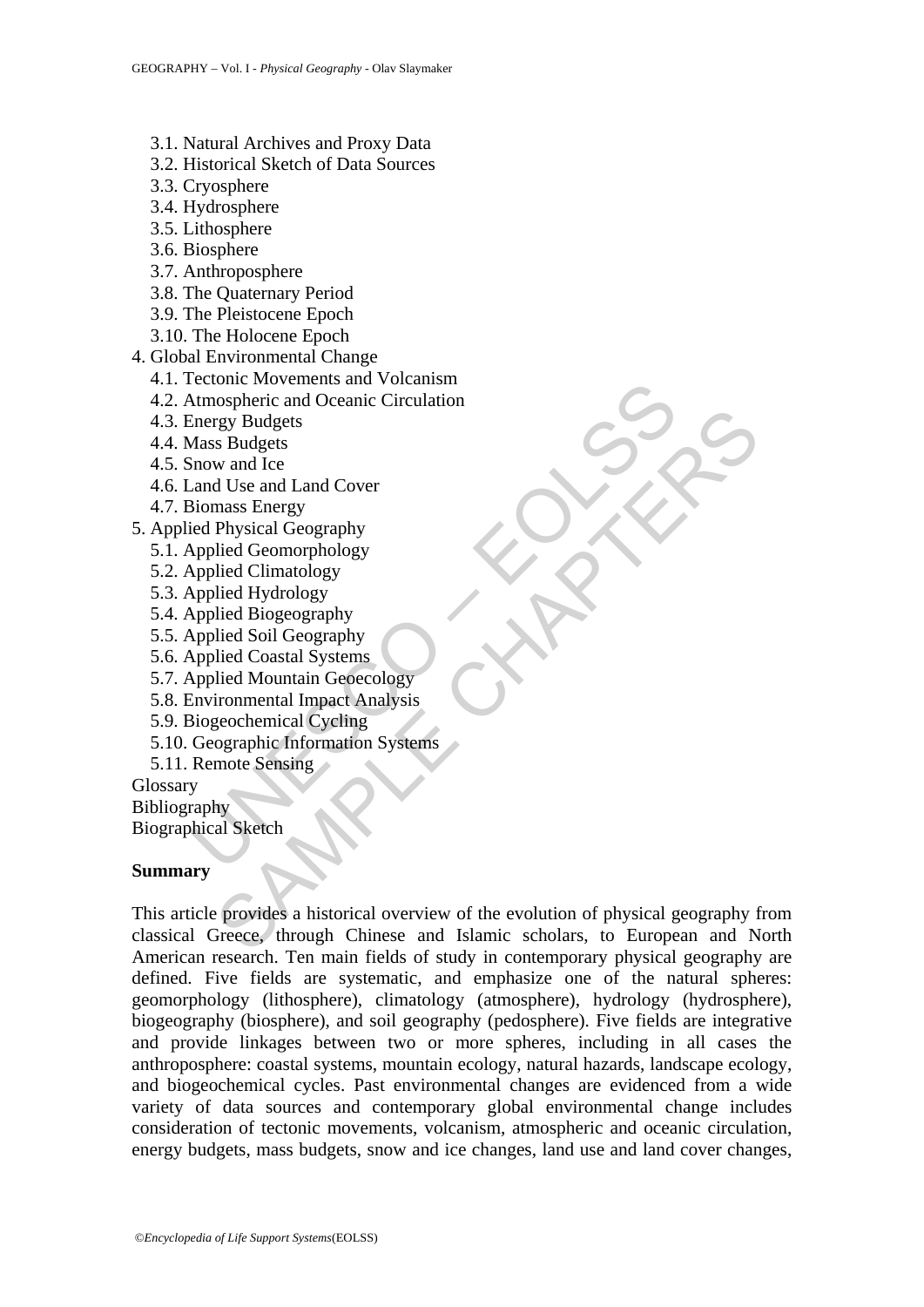and biomass energy changes. A final section on applied physical geography demonstrates that all the fields of physical geography, whether systematic or integrative, have important practical applications.

## **1. Historical Background**

## **1.1. Chinese, Islamic, and Classical Greek and Roman Scholarship**

Of the five types of Chinese geography recognized by Needham and Wang, three bear on physical geography:

- Hydrographic books and coastal descriptions (fifth century B.C.E. onwards)
- Local topographies or gazetteers (fourth century C.E. onwards)
- Geographical encyclopedias (fourth century C.E. onwards)

In addition, the Chinese cartographic tradition, culminating in Chu Ssu-Pen's map of China (1311–1320) was significantly ahead of European work at that time.

al topographics or gazetteers (fourth century C.E. onwards)<br>graphical encyclopedias (fourth century C.E. onwards)<br>in, the Chinese cartographic tradition, culminating in Chu Ssu<br>311-1320) was significantly ahead of European mondent encyclopeduas toutine tend y.c.t. onwards)<br>
the Chinese cartographic tradition, culminating in Chu Ssu-Pen's ma<br>
1-1320) was significantly ahead of European work at that time,<br>
cographical writing was influenced b Islamic geographical writing was influenced by the requirement that all faithful Moslems had to make a pilgrimage to Mecca at least once in their lives. Hence the production of detailed travel guides. Al-Idrisi (1099–1180) completed a descriptive geography in 1154 that described the towns and territories of the planisphere, the nature of agriculture and settlements, and the extent of its seas, mountains, and plains. Ibn Khaldun (1332–1406) is a more substantial scholar, whose contribution to historical geography was major, but the physical geography that he wrote was largely derived from Al-Idrisi.

In early Greek writing, there were two physical geographic traditions:

- 1. A topographic tradition, concerned with describing Earth.
- 2. A mathematical and astronomical tradition, concerned with measuring Earth.

Homer's *Iliad* and *Odyssey* (ninth century B.C.E.) are widely considered to be among the earliest surviving geographical works, in the sense that they provide detailed descriptions of the people and places visited. In this sense, they can also be viewed as the earliest evidences of an emergent physical geography. In the third century B.C.E., Eratosthenes made the first accurate measurement of the globe and has been described as the "parent of scientific geography."

The contributions of Strabo and Ptolemy, writing respectively in the first and second centuries C.E., can be considered to have had the most direct influence on the future shape of European geography. Strabo's 17-volume *Geography* contains extensive topographical description of the known world and emphasized what Ptolemy subsequently called chorography. Ptolemy, who was by contrast an astronomer, emphasized that geography was concerned with the whole earth and that therefore the mathematical sciences are central to geography.

## **1.2. Translation of Ptolemy's Geography into Latin, and the Age of Discovery**

The translation of Ptolemy's *Geography* into Latin in 1410 was a milestone, as has been suggested, not least because he had devised a system of geographical coordinates by which any point on the surface of the earth could be identified. "The new availability of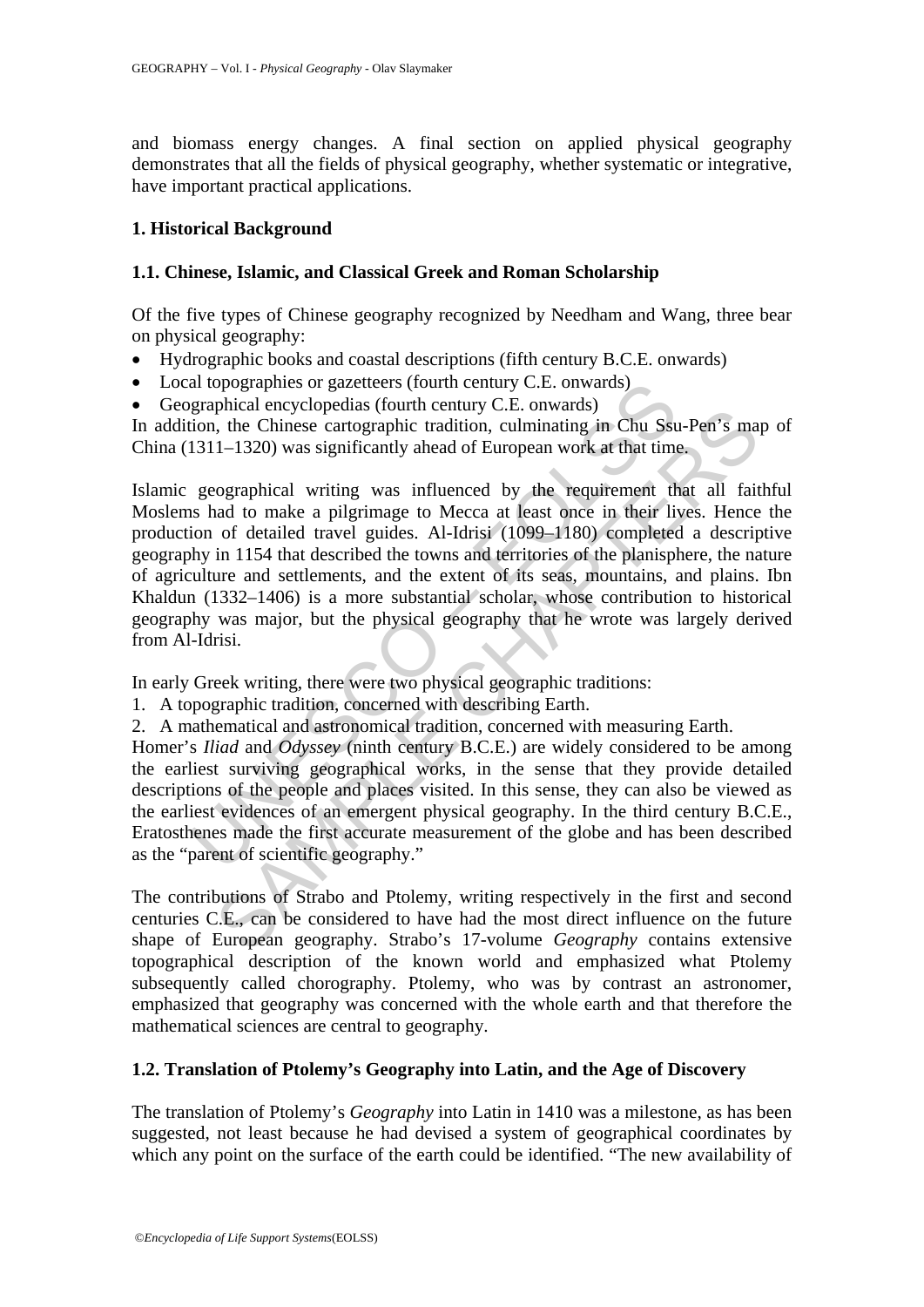this work, together with the use of the compass since the eleventh century, and the idea that the ocean was not so much a barrier to movement but rather a waterway, stimulated a group of Florentine humanists to take seriously the possibility of westward exploration."

There is much debate about the precise role of Prince Henry the Navigator (Dom Henrique, 1394–1460), but it is certain that the ruling dynasty of Portugal had a major influence on Europeans setting their sights on horizons overseas. Not only did this lead to recalculating the size of the earth and improved cartography, a profoundly new understanding emerged of the variety of physical environments globally.

### **1.3. The General and Special Geographies of Varenius**

The *Geographia Generalis* of Bernhard Varenius (1622–1650) divides geography into general and special geography, a direct echo of Ptolemy's distinction between geography and chorography. He emphasized the importance of geography as a science and therefore focused on general geography to the neglect of special geography. He divided general geography into three parts:

- 1. Absolute general geography, concerned with the body of Earth
- 2. Relative general geography, concerning effects of celestial phenomena on Earth

3. Comparative general geography, concerning comparison of different places on Earth This book has been described as the first response by a geographer to the new empirical and rationalist science of Bacon, Galileo, and Descartes.

## **1.4. Seventeenth-Century Scientific Revolution, Eighteenth-Century Natural Theology and Natural History**

ographia Generalis of Bernhard Varenius<br>
ographia Generalis of Bernhard Varenius (1622–1650) divides<br>
and special geography, a direct echo of Ptolemy's distin<br>
hy and chorography. He emphasized the importance of geograpl<br> aphia Generalis of Bernhard Varenius (1622–1650) divides geography<br>d special geography, a direct echo of Ptolemy's distinction betwee<br>and chorography. He emphasized the importance of geography as a science and chorography. Whereas older accounts of the scientific revolution emphasized the physical sciences, it is now clear that the natural sciences were also being transformed. An interesting comparison has been drawn between von Gesner's *Historia Animalium* from the midsixteenth century and Johnston's *Natural History* of 1650. In the former, natural history specimens were described not only in terms of habits and characteristics but also in relation to proverbs, myths, and hieroglyphs; in the latter, observable characteristics alone are described. Such a revolution in thinking made scientific classification systems possible and travel and discovery became paramount to the emergent physical geography. The role of natural theology is perhaps less obvious. In the Protestant, and particularly in the eighteenth-century Scottish tradition, there was a perceived need to maintain links between moral philosophy and natural science. This meant that the motivation for good science was the interpretation of the mind and purposes of God. A necessary corollary was the need for accurate and detailed description of lands, seas, plants, and animals. Sacred Theories of the Earth, such as that of Burnet (1681–1689) rapidly evolved into Natural Histories, such as that of Buffon (1749).

## **1.5. The Role of Immanuel Kant (1724–1804)**

Immanuel Kant delivered lectures on physical geography at the University of Konigsberg for 40 years, from 1756 to 1796. His *Physical Geography*, the first full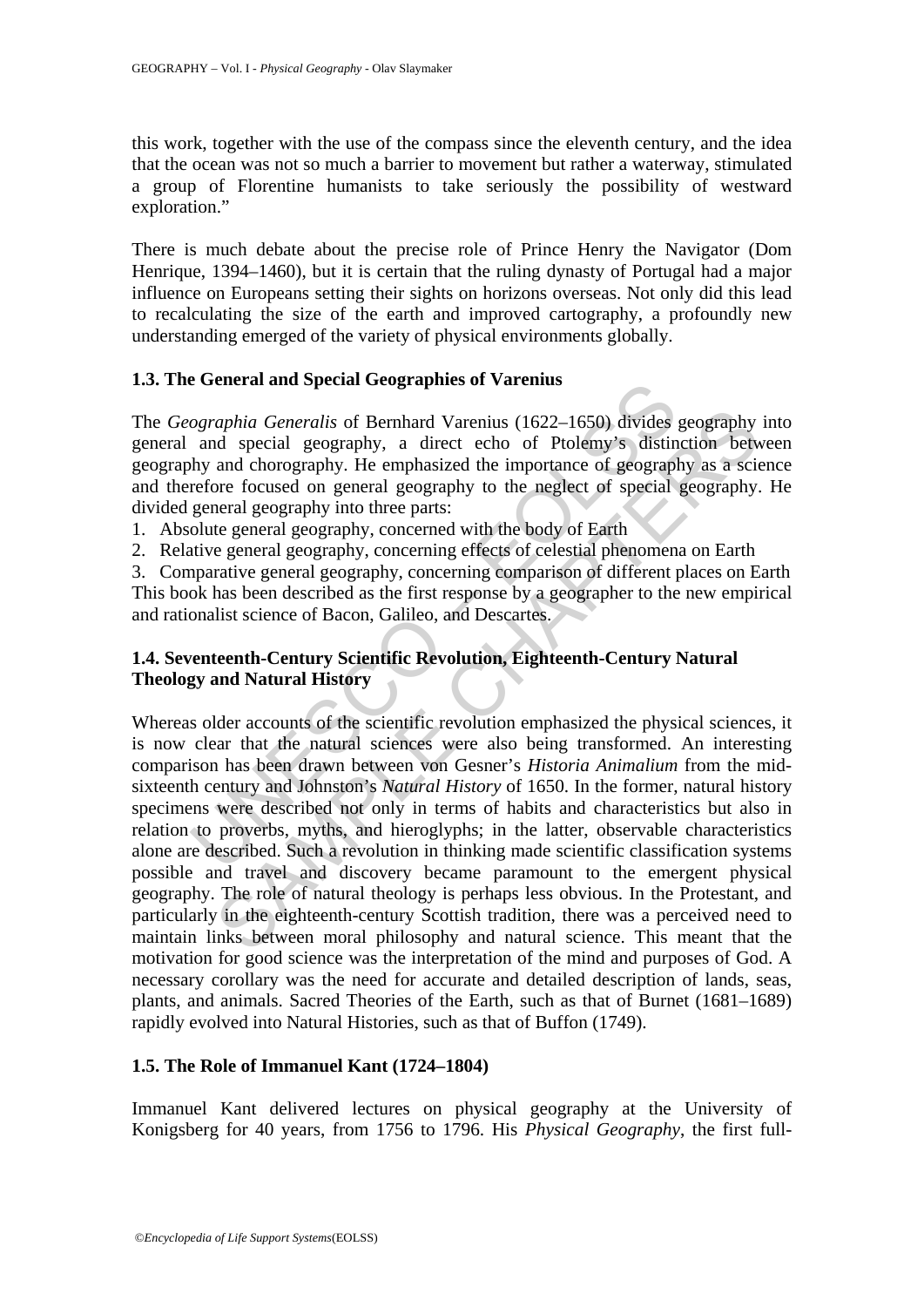length book to carry this title, was published in 1802. Kant argued that there are three ways of looking at the earth:

- 1. A mathematical way concerning its form,
- 2. Political doctrine concerned with people, and
- 3. Physical geography, concerning the natural conditions of the earth

He also argued that physical geography was the foundation of history as well as of all other possible geographies. In this sense, his physical geography was a forerunner of the environmental determinist position that emerged so strongly over a century later.

#### **1.6. Emergence of "That European Science"**

been any act geography is essentiany a European science and action of improved position fixing with measurements of height been level, allied to the expansion of European expeditionary action fixing with enverthed the Paci not alled to the expansion of European expeditionary activity, were<br>level, alled to the expansion of European expeditionary activity, were<br>ibutory factors in the emergence of modern geography. Specifically, 1<br>plain Cook fi It has been argued that geography is essentially a European science, that the combination of improved position fixing with measurements of height both above and below sea level, allied to the expansion of European expeditionary activity, were the main contributory factors in the emergence of modern geography. Specifically, 1769, the year Captain Cook first entered the Pacific Ocean, has been identified as the birth of geography as a recognizable European science. The contribution of the Forsters, Johann Reinhold and his son Georg, to the development of that science has also been highlighted. The scientists on Cook's voyages brought a new realism to observation and description and a concern with measurement; a systematic approach to knowledge that employed the newly developed Linnaean classification and the comparative method to find common explanations for apparently disparate phenomena. The essential ingredients of this science were "a recognition of the immensity of time, the importance of space and scale and a recognition of humanity's capacity to interpret and to modify their environment."

#### **1.7. The Role of Alexander von Humboldt (1769–1859)**

Many field-oriented physical geographers recognize Alexander Von Humboldt as the founder and systematizer of the field of physical geography. They find Kant too philosophical and the European science too expeditionary in its emphasis. The challenge of the collection and organization of information on the natural world on land was much greater than that faced by the maritime explorers at sea. For example, on their expedition to South America, von Humboldt and the French botanist Bonpland collected over 60 000 specimens of 6000 plant species of which 3000 were new to science. Beyond this activity, however, von Humboldt was a great organizer of knowledge. It was von Humboldt who first mapped areas of equal temperature, enclosing them within isotherms, and developed the first map of world temperature distribution. He provided the first transects across mountain ranges and the changes in climate and vegetation zonation that went with them. Towards the end of his life, von Humboldt drew together his experiences and his philosophy in the 5-volume *Cosmos*, sub-titled "A sketch of a physical description of the universe." Von Humboldt insisted on the importance of the interlinkages between each of the physical environmental spheres and the sphere of human society.

- -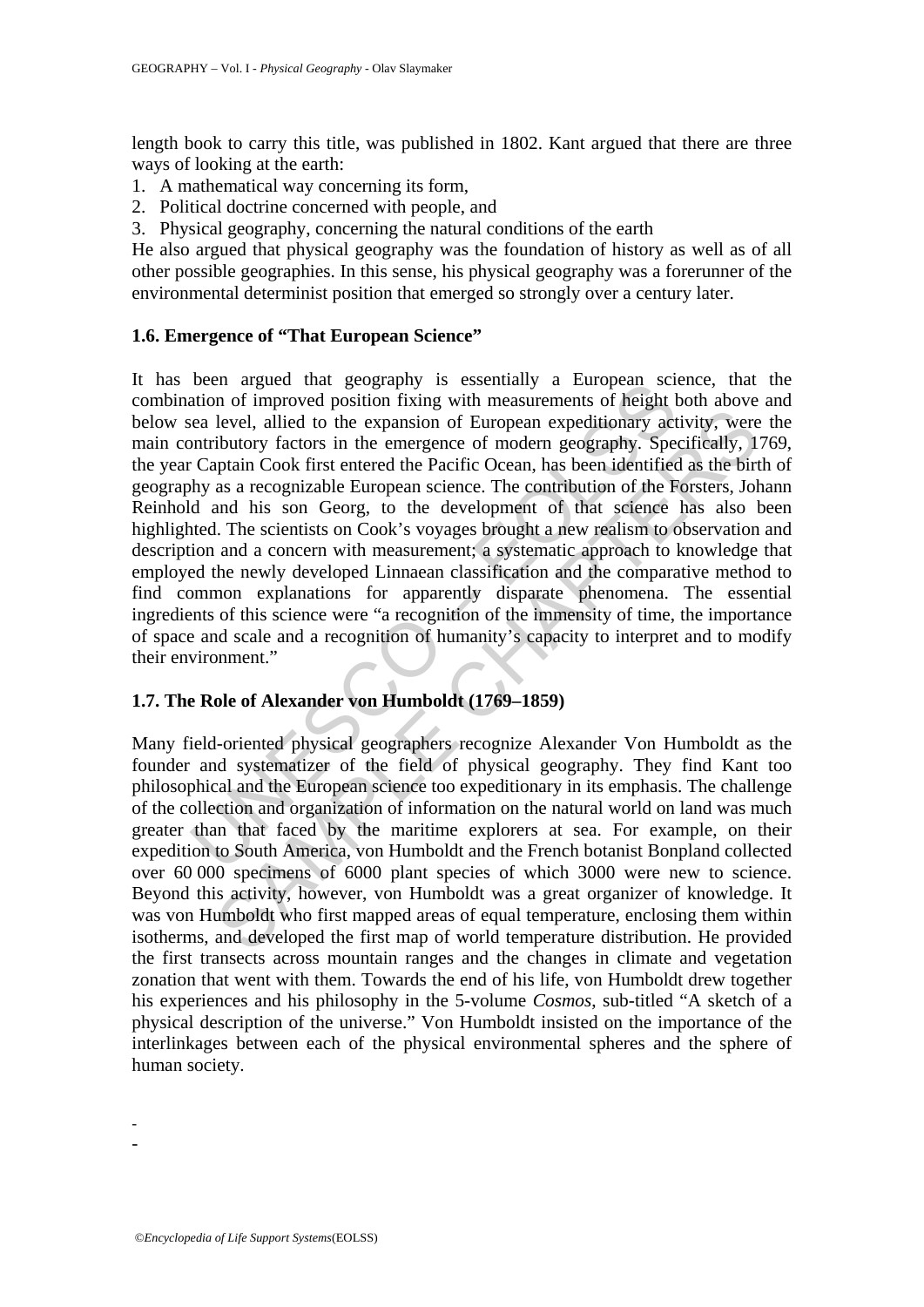-

## TO ACCESS ALL THE **25 PAGES** OF THIS CHAPTER, Vi[sit: http://www.eolss.net/Eolss-sampleAllChapter.aspx](https://www.eolss.net/ebooklib/sc_cart.aspx?File=E6-14-02)

#### **Bibliography**

Berner E.K. and Berner R.A. (1996). *Global Environments*. Upper Saddle River, N.J.: Prentice-Hall. [One of the first earth science texts that uses mass balance concepts to interpret all global environments.]

Bowen M. (1981). *Empiricism and Geographical Thought from Francis Bacon to Alexander von Humboldt*. Cambridge: Cambridge University Press. [The best source book for the evolution of physical geography from the sixteenth to the nineteenth century.]

Bowler P.J. (1992). *The Norton History of the Environmental Sciences*. New York: Norton. [A valuable perspective by a historian on physical geography's place among the environmental sciences.]

Chorley R.J. (1978). Bases for theory in geomorphology. *Geomorphology: Present Problems and Future Prospects* (ed. C. Embleton, D. Brunsden, and D.K.C. Jones), pp. 1–13. Oxford: Oxford University Press. [An interesting methodological discussion on the various approaches to geomorphology.]

Dansereau P. (1957). *Biogeography: An Ecological Perspective*. New York: Ronald Press. [The best Canadian biogeography source.]

M. (1981). *Empiricism and Geographical Thought from Francis Bacon i*<br>
t. Cambridge: Cambridge University Press. [The best source book for the evolution of the sixteenth to the inieteenth century.]<br>
U.J. (1992). *The Norto* Davis W.M. (1899). The geographical cycle. *Geographical Journal* **10**, 481–504. [The classic statement of a conceptual framework for physical geography that dominated the English-speaking world in the first half of the twentieth century.]

French H.M. (1996). *The Periglacial Environment*. Harlow: Addison Wesley Longman. [An authoritative and comprehensive physical geography of cold regions.]

Gardner R. (1996). Developments in physical geography. *Geography into the Twenty First Century* (ed. E.H. Rawling and R.A. Daugherty), pp. 98–112. Chichester, U.K.: Wiley. [A list of the six technological developments that are influencing the direction of physical geography most effectively.]

Gerrard A.J. (1992). *Soil Geomorphology*. London: Chapman and Hall. [A valuable source book for understanding soil environments.]

ambridge: Cambridge University Press. [The best source book for the evolution of phy<br>
21992). The Norton History of the Environmental Sciences. New York: Norton. [A valu-<br>
21992). The Norton History of the Environmental Sc Gilbert G.K. (1880). *Report on the Geology of the Henry Mountains* (Geographical and Geological Survey of the Rocky Mountain Region (U.S.)), 2nd edn., 170 pp. Washington, D.C.: Government Printing Office. [The classic statement of a conceptual framework for physical geography that has become most influential since 1945.]

Goudie A.S. and Viles H. (1997). *The Earth Transformed*. Oxford: Blackwell. [The best statement of the ways in which human activity has transformed planet Earth.]

Gregory K.J. (2000). *The Changing Nature of Physical Geography*. London: Arnold. [A most thoughtprovoking exploration of contemporary changing perspectives in physical geography.]

Grove J.M. (1988). *The Little Ice Age*. London: Methuen. [The standard source for comparative data on the Little Ice Age.]

Guilcher A. (1954). *Morphologie Littorale et Sous-Marine*. Paris: Presses Universitaires de France. [Even though written 50 years ago, this remains the most elegant source book on coastal morphology; the submarine part is, inevitably, dated.]

Harvey L.D.D. (2000). *Climate and Global Environmental Change*. Harlow: Addison Wesley Longman. [An authoritative discussion of the key elements of climate change.]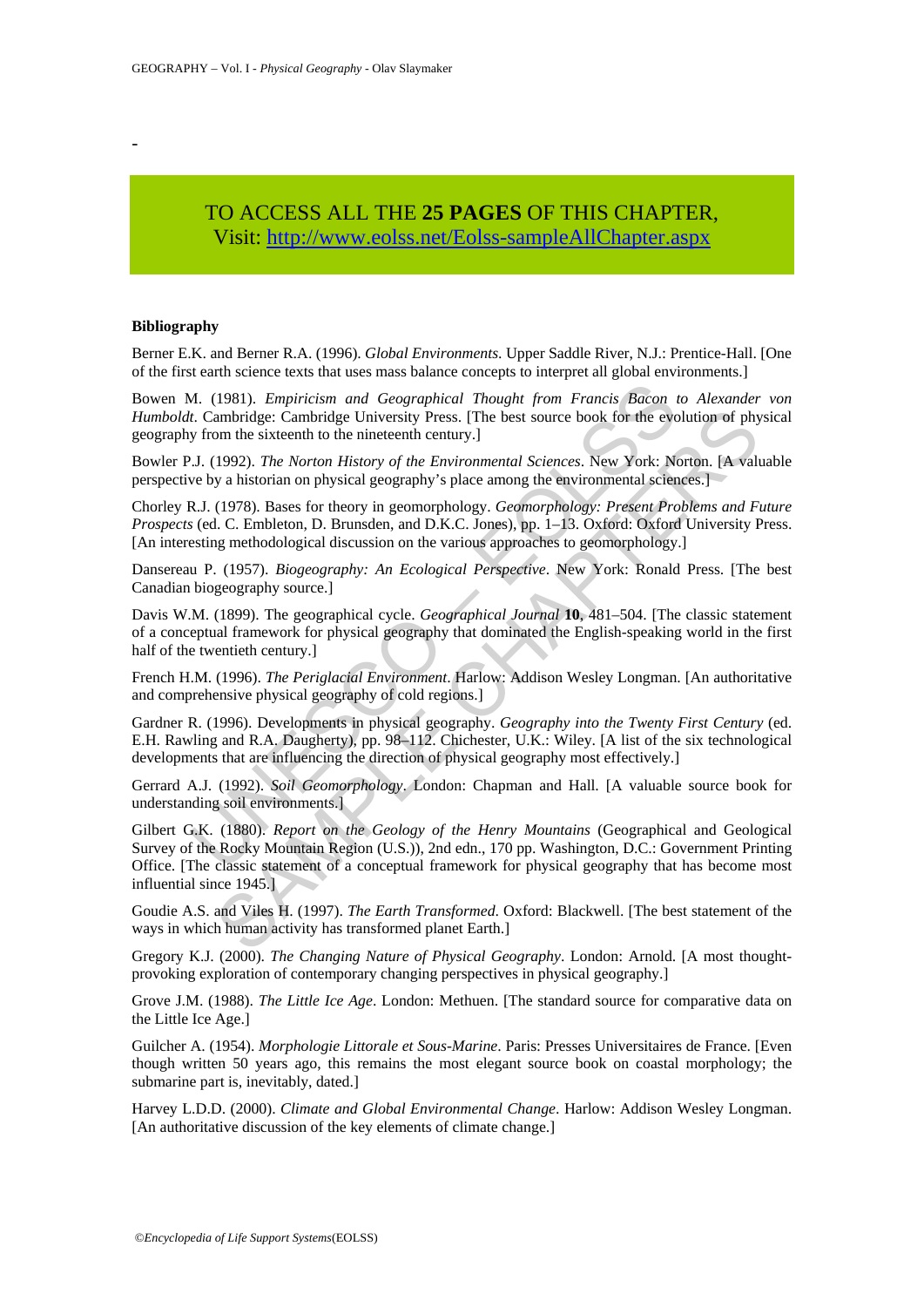Huggett R.J. (1995). *Geoecology*. London: Routledge. [An evolutionary approach to geoecology that substitutes the "brash" equation for the "clorpt" equation.]

Humboldt A. von (1849). *Cosmos: A Sketch of a Physical Description of the Universe*, Vol. 1. (trans. E.C. Otte). London: Henry G. Bohn. [The first of five volumes that attempted to describe the whole of our biophysical environment with an emphasis on the linkages between the varied constituent parts.]

Kant I. (1756–1796). *Lectures in Physical Geography at the University of Konigsberg*. [The first systematic lectures under the title Physical Geography.]

Livingstone D.N. (1992). *The Geographical Tradition*. Oxford: Blackwell. [Strong on pre-twentiethcentury physical geography.]

Messerli B. and Ives J.D., eds. (1997). *Mountains of the World: A Global Priority*. New York and London: Parthenon. [A product of Chapter 13 of *Agenda 21* giving comprehensive overview of the contemporary challenge of sustaining mountain environments.]

Needham J. and Wang L. (1970). *Science and Civilization in China, Vol. 3: Mathematics and the Sciences of the Heavens and the Earth*. Cambridge: Cambridge University Press. [The magisterial entree to physical geography in a totally non-Western tradition.]

Newson M.D. (1992). *Land, Water and Development: River Basin Systems and Their Sustainable Management*. London: Routledge. [A holistic physical geography of river basins.]

Oke T.R. (1978). *Boundary Layer Climates*. London: Methuen. [The authoritative source on surface effects on climate at the micro and meso scales.]

Philips J.D. (1999). *Earth Surface Systems: Complexity, Order and Scale*. Oxford: Blackwell. [A fascinating but high-risk treatment of earth surface systems as non-linear dynamic systems.]

Simmons I.G. (1997). *Humanity and Environment: A Cultural Ecology*. Harlow: Addison Wesley Longman. [The strongest case for a cultural physical geography, a topic pursued in K.J. Gregory (2000), *The Changing Nature of Physical Geography*.]

Slaymaker O. (1997). A pluralist, problem-focussed geomorphology. *Process and Form in Geomorphology* (ed. D.R Stoddart), pp. 328–339. New York and London: Routledge. [An argument for greater philosophical sensitivity and a clearer conceptual framework for geomorphology.]

11. and Wang L. (1970). Science and Civilization in China, Vol. 3: Mat<br>of the Heavens and the Earth. Cambridge: Cambridge University Press. [The<br>al geography in a totally non-Western tradition.]<br>M.D. (1992). Land, Water an and the Earth. Cambridge: Cambridge University Press. [The magisterial energy of the Haravas and the Earth. Cambridge: Cambridge University Press. [The magisterial eography in a totally non-Western tradition.]<br>
2. (1992). Slaymaker O. and Spencer T. (1998). *Physical Geography and Global Environmental Change*. Harlow: Addison Wesley Longman. [A plea for a holistic physical geography, capable of responding to the challenge of global environmental change.]

Smith K. (1996). *Environmental Hazards*. London and New York: Routledge. [The most comprehensive treatment of environmental hazards within the pages of one book.]

Stoddart D.R. (1986). *On Geography and Its History*. Oxford: Blackwell. [The most scholarly, but also the most idiosyncratic, account of geography as a European science.]

Summerfield M.A., ed. (1999). *Geomorphology and Global Tectonics*. Chichester, U.K.: Wiley. [The integration of global tectonics into the interpretation of landforms.]

Troll C. (1972). Geo-ecology and the world-wide differentiation of high mountain ecosystems. *Geoecology of the High Mountain Regions of Eurasia* (ed. C. Troll), pp. 1–16. Wiesbaden: Franz Steiner. [The classic holistic view of mountain environments as geo-ecosystems.]

Verstappen H.T. (1983). *Applied Geomorphology: Geomorphological Surveys for Environmental Development*. Amsterdam: Elsevier. [The most influential of applied physical geographers at the end of the twentieth century.]

Viles H. and T. Spencer (1995). *Coastal Problems: Geomorphology, Ecology and Society at the Coast*. London: Arnold. [A holistic view of physical geography at the coast.]

Yatsu E. (1988). *The Nature of Weathering: An Introduction*. Tokyo: Sozosha. [A magisterial summary of weathering as an environmental problem by the leading Japanese physical geographer of his generation.]

#### **Biographical Sketch**